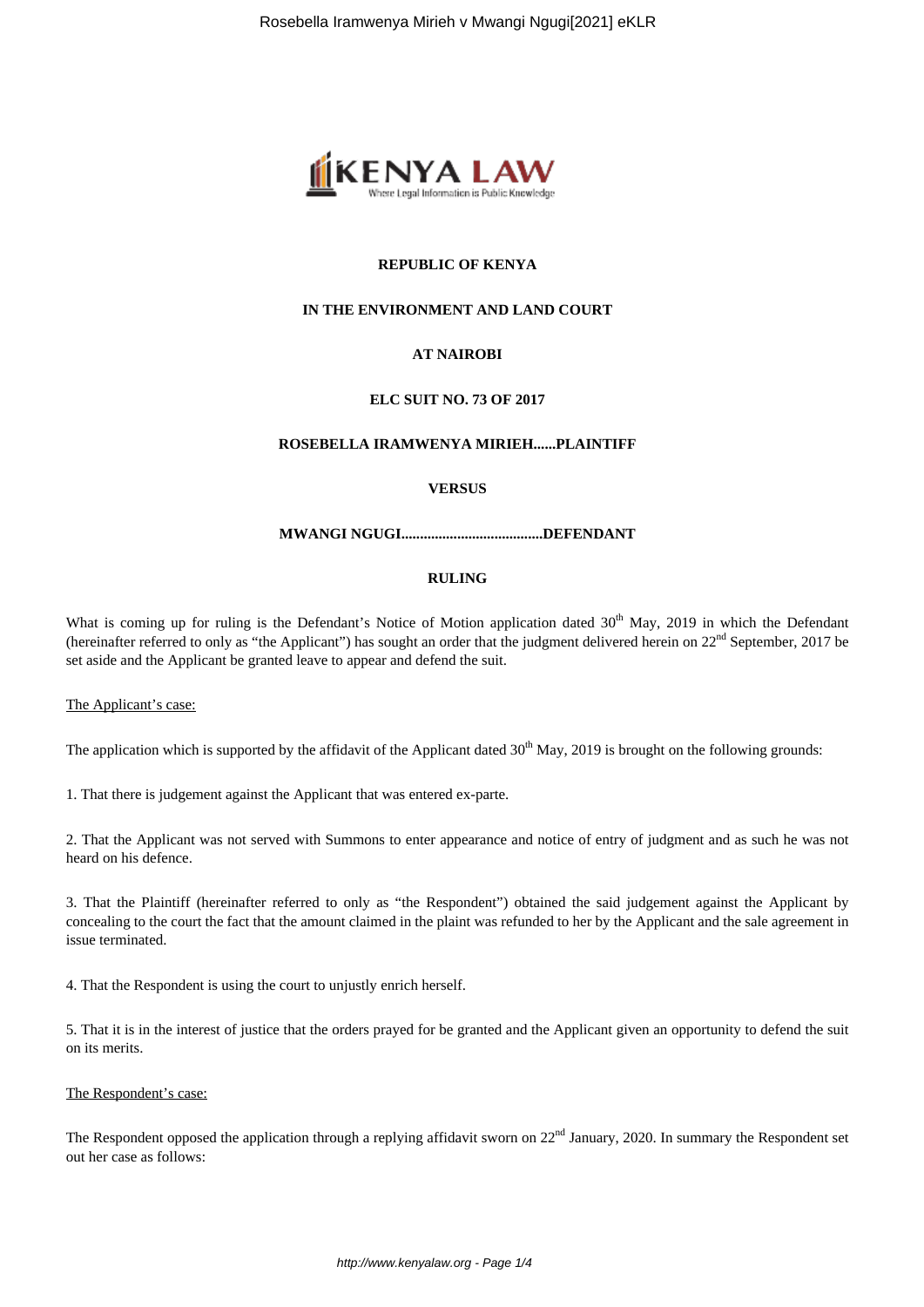The Applicant was duly served with the summons to enter appearance, hearing notices, notice of judgement and bill of costs. The Applicant however failed to participate in the proceedings and judgement was regularly entered in favour of the Respondent against the Applicant for Kshs. 1,550,000/- being a refund of the purchase price and Kshs. 30,000/- being surveyor's fees together with costs and interest from the date of filing suit until payment in full. When the Applicant became aware of the judgement, he introduced the Respondent to his advocates on record who drew up an agreement dated  $25<sup>th</sup>$  January, 2018 on the settlement of the decretal sum. Since the Respondent needed the money, she did not give much thought to the contents of the agreement which purported to cancel the sale agreement dated  $3<sup>rd</sup>$  February, 2011 instead of setting out how the decretal sum was to be settled.

Since then, the Applicant has paid Kshs. 1,380,000/- and he is in arrears of Kshs. 250,000/-. The Applicant is also yet to pay the costs of the suit and interest. When the Respondent applied for execution, the Respondent's advocates were not aware of the fact that part of the decretal sum had been paid and as such they did not deduct the paid amount from the amount that was to be recovered from the Applicant. This mistake according to the Respondent does not absolve the Applicant from his obligation to settle the full decretal amount as proper computation can be done to ascertain how much is owing.

The Respondent has contended further that the Applicant's proposed defence does not raise any triable issues. The Respondent has contended further that the Applicant's application to set aside the judgement was filed after 32 months from the date of judgment which amounts to inordinate delay.

#### The submissions:

During the hearing of the application, the Applicant argued that execution of the judgement of 22<sup>nd</sup> September, 2017 will lead to the Respondent's unjust enrichment since the Applicant refunded the amount that was paid to him under the agreement for sale of land between him and the Respondent and the said agreement stood terminated by mutual agreement between the parties. The Applicant contended that as far as he was concerned, the dispute between the parties had been settled. The Applicant submitted that attachment that was levied against him came as a shock. The Applicant submitted that he was not aware of the judgement but had nevertheless paid the whole amount that was due to the Respondent. The Applicant argued that the orders sought would not prejudice the Respondent as the debt owed to her had been paid. The Applicant submitted that the Applicant would suffer prejudice since the Respondent would continue with execution against him for a debt that has been satisfied. The Applicant submitted that his proposed defence raises triable issues and he should be allowed to argue the same.

In her submissions in reply, the Respondent submitted that the agreement terminating the sale agreement on which the Applicant had based his application was entered into after the judgement had been delivered herein. The Respondent acknowledged that the Applicant made part payment after the parties entered into the said agreement. The Respondent argued however that the Applicant was yet to pay the balance of the decretal sum and the costs of the suit. The Respondent submitted that her averments regarding the outstanding balance of the decretal amount had not been controverted and as such there is no basis on which the court can set aside the judgment of  $22<sup>nd</sup>$  September, 2017.

#### Determination:

I have considered the Applicant's application together with the affidavit filed in support thereof. I have also considered the Respondent's affidavit in reply to the application. Finally, I have considered the submissions by the advocates for the parties. It is not disputed that this court has power to set aside judgment entered in default of appearance or defence or generally in the absence of a party.

Order 10 Rule 11 of the Civil Procedure Rules which deals with setting aside of judgements provides as follows:

# **Where judgement has been entered under this Order the court may set aside or vary such judgement and any consequential decree or order upon such terms as are just.**

The power given by the court under Order 10 Rule 11 of the Civil Procedure Rules is discretionary. In Patriotic Guards Ltd *v* James Kipchirchir Sambu, Nairobi CA No. 20 of 2016, (2018)eKLR the court stated as follows:

**"It is settled law that whenever a court is called upon to exercise its discretion, it must do so judiciously and not on caprice,**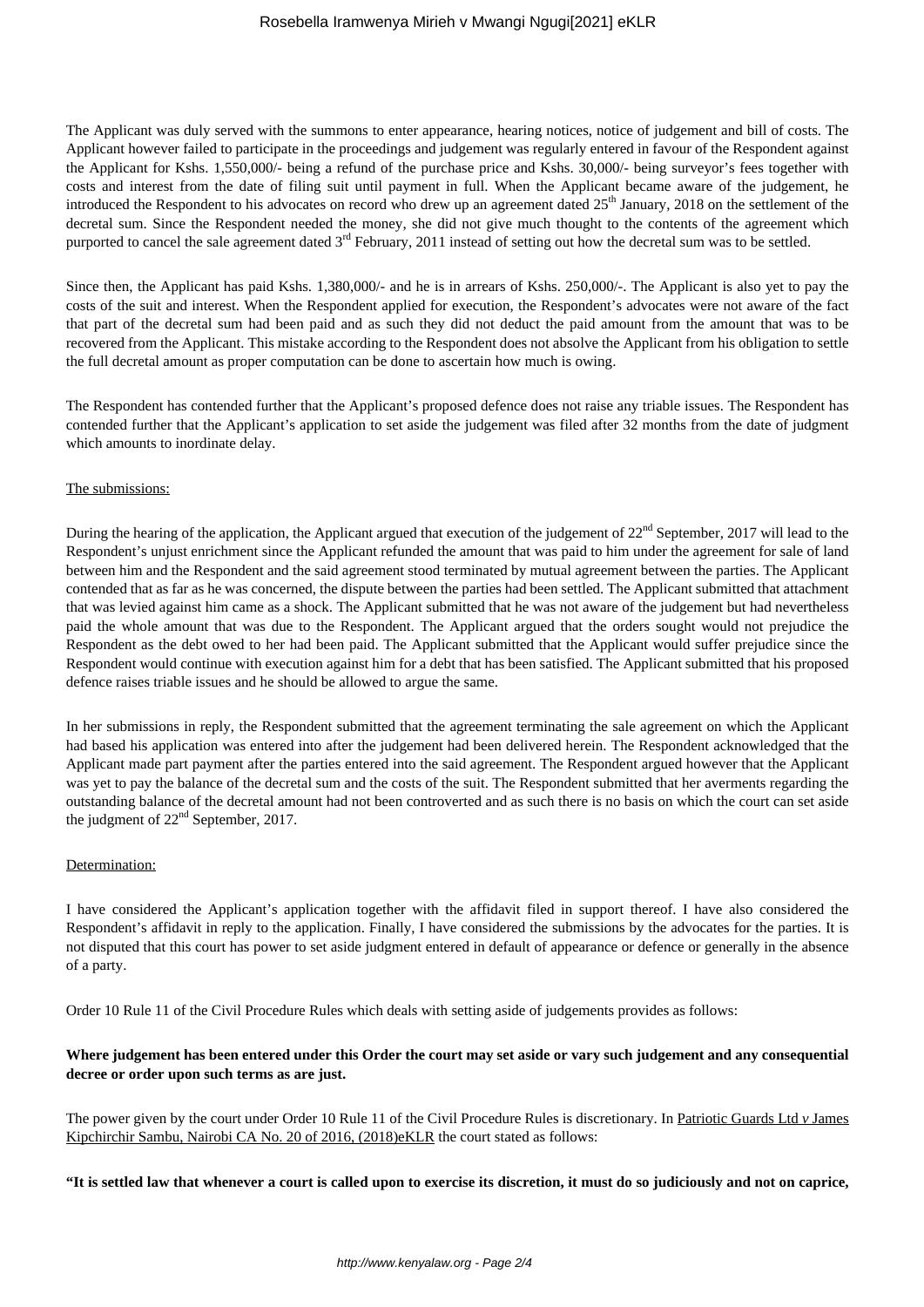**whim, likes or dislikes. Judicious because the discretion to be exercised is judicial power derived from the law and as opposed to a judge's private affection or will. Being so, it must be exercised upon certain legal principles and according to the circumstances of each case and the paramount need by court to do real and substantial justice to the parties in a suit."**

In Patel *v* EA Cargo Handling Services Ltd [1974] EA 75 that was cited with approval in Pithon Waweru Maina *v* Thuka Mugiria [1983] eKLR the court stated that:

**"There are no limits or restrictions on the judge's discretion except that if he does vary the judgement he does so on such terms as may be just ... The main concern of the court is to do justice to the parties, and the court will not impose conditions on itself to fetter the wide discretion given it by the rules."**

In Shah *v* Mbogo [1967] EA 116 that was also cited in Pithon Waweru Case (supra) the court stated that:

**"This discretion is intended so to be exercised to avoid injustice or hardship resulting from accident, inadvertence, or excusable mistake or error, but is not designed to assist the person who has deliberately sought, whether by evasion or otherwise, to obstruct or delay the course of justice."** 

The Applicant had a duty to persuade the court that he deserves the exercise of this court's discretion. Judgment was entered in this suit on 22<sup>nd</sup> September, 2017. The application before the court was filed over 2 years later on  $31<sup>st</sup>$  May, 2019. Although the Applicant has claimed that he was not served with summons to enter appearance, the Applicant has not denied the affidavit of service that has been placed before the court showing that he was duly served with summons to enter appearance and that he acknowledged receipt of the same. I am satisfied that the Applicant was served with summons to enter appearance. The Applicant has not given any explanation why he never entered appearance and why he did not file the present application as soon as he became aware of the court judgment. The application has been brought principally on the ground that when judgment was entered in favour of the Respondent, the Applicant had already refunded to the Respondent the amount that was awarded to the Respondent in the judgement and that the Respondent had failed to disclose this fact to the court. The Applicant has contended that to pay to the Respondent the judgment amount while the Respondent had already received the said payment would amount to unjust enrichment. I have noted from the documents attached to the Applicant's affidavit in support of the application that the agreement that the parties entered into to resolve the dispute over the agreement for sale dated 3<sup>rd</sup> February, 2011 was made on 25<sup>th</sup> January, 2018. This was after the court had rendered its judgment over the dispute on 22<sup>nd</sup> September, 2017. It is not correct therefore that as at the time the court made the judgement on 22<sup>nd</sup> September, 2017, the Applicant had already paid to the Respondent the amount that they had agreed on, on  $25<sup>th</sup>$  January, 2018. I am also unable to see how a matter in respect of which the court had already delivered a judgment could be "settled" by the parties out of court. The parties are free to agree on the settlement of the decretal amount and even to vary the judgment of the court. However, for such agreements to be binding, they should be sanctioned by the court. Since the agreement that the Applicant reached with the Respondent after the judgment of the court was not approved by the court, the same cannot form a basis for the setting aside of the said judgment. The Respondent is however not at liberty to recover from the Applicant more than the decretal amount that was awarded by the court. Such move can be addressed by the court on an application for stay of execution rather than an application for setting aside judgment.

I am also not persuaded that the Applicant has arguable defence to the Respondent's claim. The court entered judgment against the Applicant in the sum of Kshs. 1,580,000/- plus costs and interest. The said sum of 1,580,000/- comprised of a refund of the purchase price that the Respondent had paid to the Applicant and survey fees. From the material placed before the court, the Applicant has admitted that he was liable to refund to the Respondent the payments that the Respondent had made to him pursuant to the agreement for sale between them. I am unable to see any defence that the Applicant can have to a claim for a refund of such payment. There is also no evidence that the Applicant has paid the amount of Kshs. 1,680,000/- that was the subject of his post judgment agreement with the Respondent. The documents placed before the court by the Applicant shows that he still owes Kshs. 350,000/-. In the acknowledgment of receipt of payment dated 18<sup>th</sup> August, 2018, the Applicant agreed to pay the costs of the suit. The costs of the suit were taxed at Kshs. 173,411.70/-. There is no evidence that this amount has been paid by the Applicant. I am not satisfied therefore that the draft defence annexed to the Applicant's affidavit raises any triable issues.

#### Conclusion:

In conclusion, I find no merit in the Notice of Motion dated  $30<sup>th</sup>$  May, 2019. The application is dismissed. I however direct that in any future execution, the Respondent shall give credit to the Applicant for all the payments made by the Applicant to the